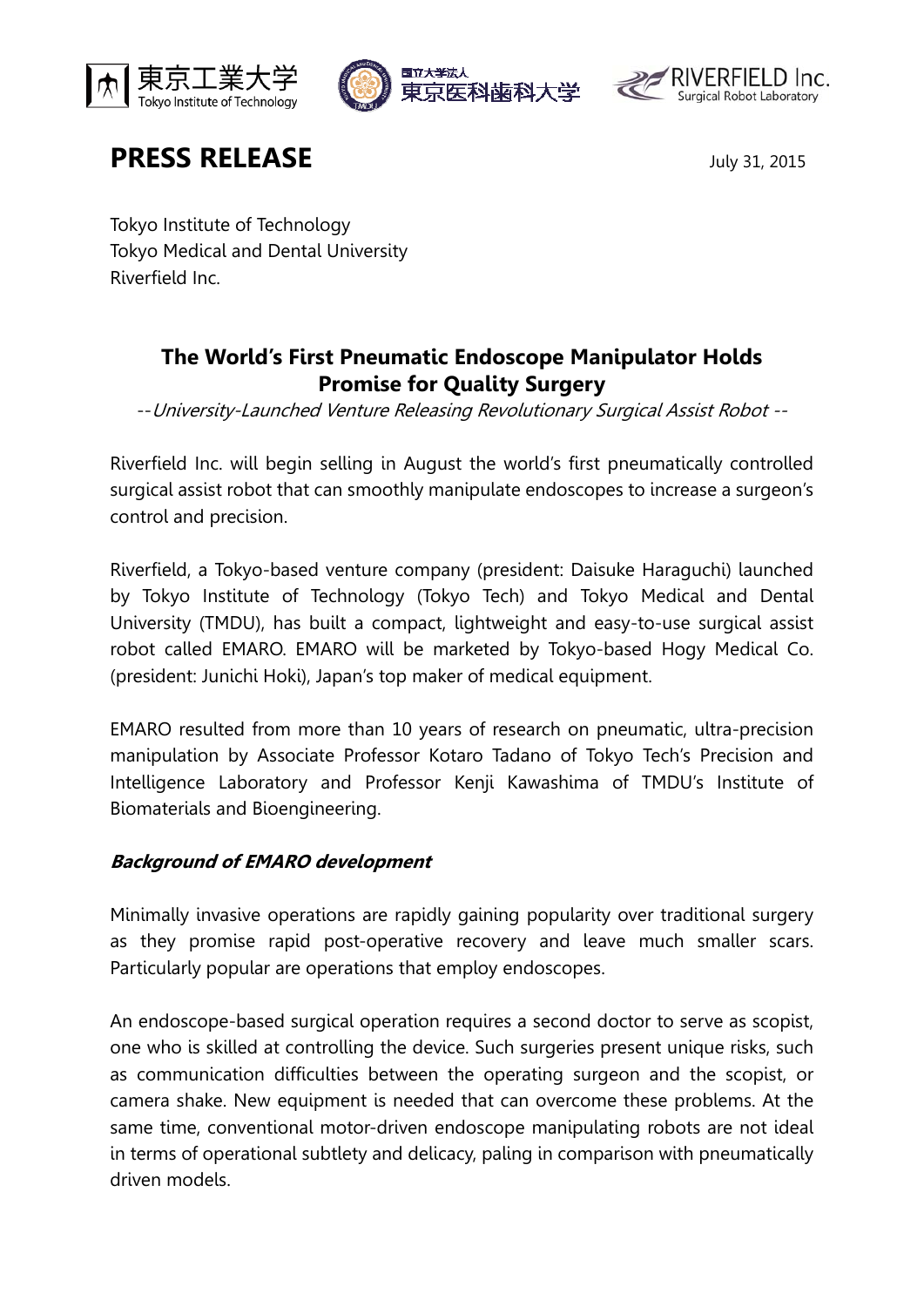#### **Basic description of EMARO**

EMARO controls the endoscope by sensing vertical and horizontal movements of the surgeon's head, through a gyroscope that is worn on the forehead. The endoscope has four degrees of freedom for movement: forward and backward (insertion and removal), up and down, left and right, and rotation. The surgeon directs this motion by controlled movements of his head and by operating switches with his feet.



Until now, pneumatic manipulation technologies have not been able to provide the smooth and continuous movement needed for highly precise control of surgical devices. Professors Tadano and Kawashima overcame this hurdle by creating an advanced model with continuous air pressure control and an original manipulation technique. Their success owes much to Tokyo Tech Professor Toshiharu Kagawa, who had scored impressive results over decades of research in the field of fluid measurement and control.

Pneumatic driving makes it possible for robots to move gently and smoothly. It has been used extensively in industrial robots, particularly for grasping and holding objects. Moreover, the pneumatic approach makes it possible to create a compact and lightweight design; sufficient power can be obtained by injecting or extracting air through a cylinder no larger than a standard syringe — about 10 mm in diameter.

Consequently, the operating surgeon can receive clear endoscopic images without camera shake, resulting in more precise surgeries. Also, EMARO, taking the role of a scopist, can be useful in smaller hospitals that have a shortage of doctors, allowing more patients to undergo laparoscopic surgery.

#### **What comes next?**

EMARO is the first in a series of surgical assist robots that will use ultra-precision pneumatic manipulation technology. Development is now underway for a system that uses the pneumatic drive design and incorporates forceps. As its primary feature, this system will be able to detect the force exerted on the forceps through air pressure, and will feed this sensory information back to the operating surgeon. This is called force sensing.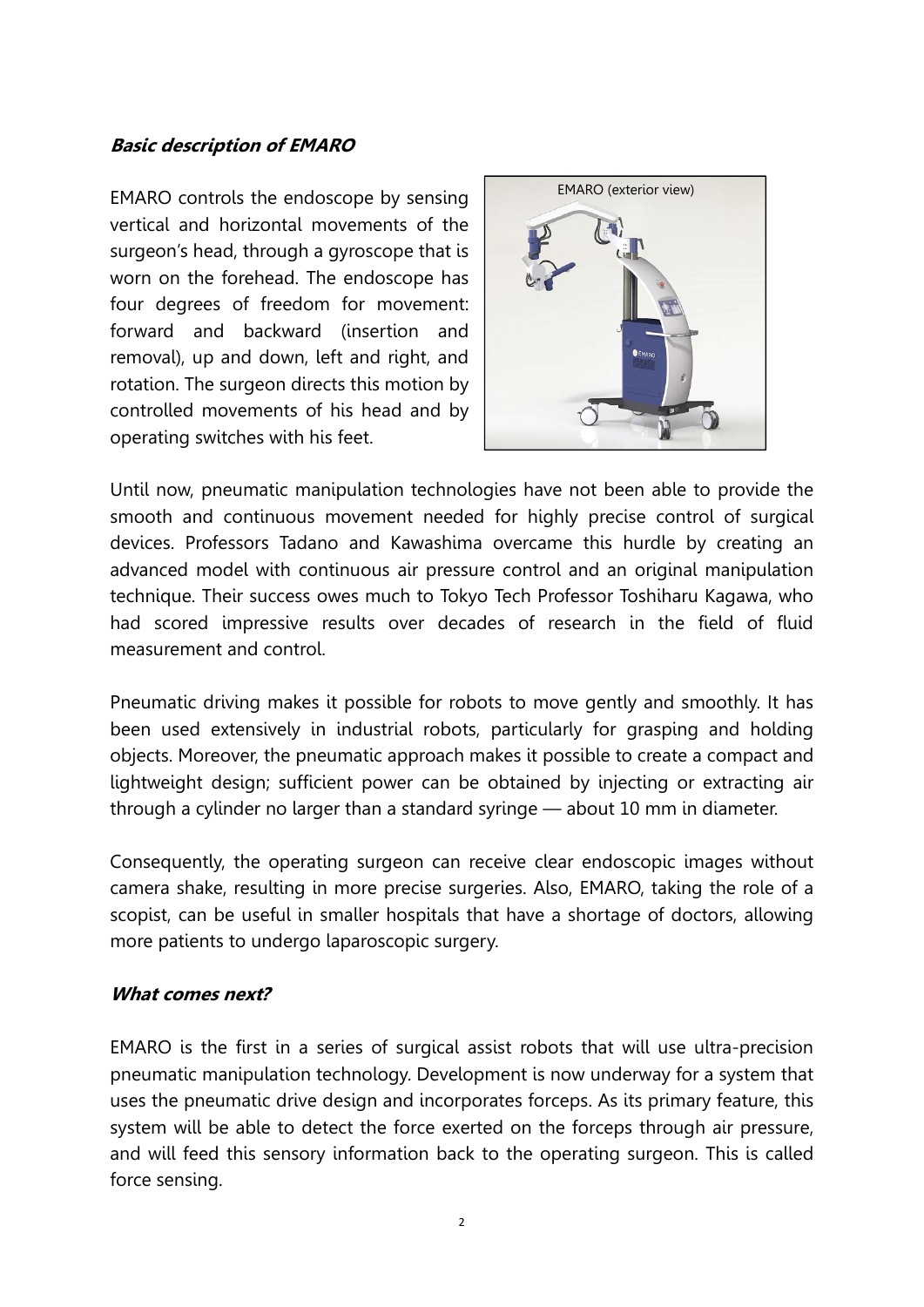With surgical assist robots, the surgeon sits in front of a console placed off the patient, and operates the controls with both hands. While observing endoscope images, the surgeon can manipulate forceps and the endoscope. With force sensing, the surgeon will feel as if he were directly working on the patient, which is likely to help improve surgical accuracy.

## Surgical environment includes a stable field of vision as anticipated by the surgeon Endoscope **Conventional** Gyroscope Surgeon's head‐ movements are transmitted as instructions to the robot Pneumatic‐ driven robot EMARO-based Robot arm holds the endoscope Vision field is controlled by head tracking Surgeon transmits instructions verbally to the scopist Surgeon Patient Scopist Endoscope **EMARO**

#### ● **Endoscope operating procedures**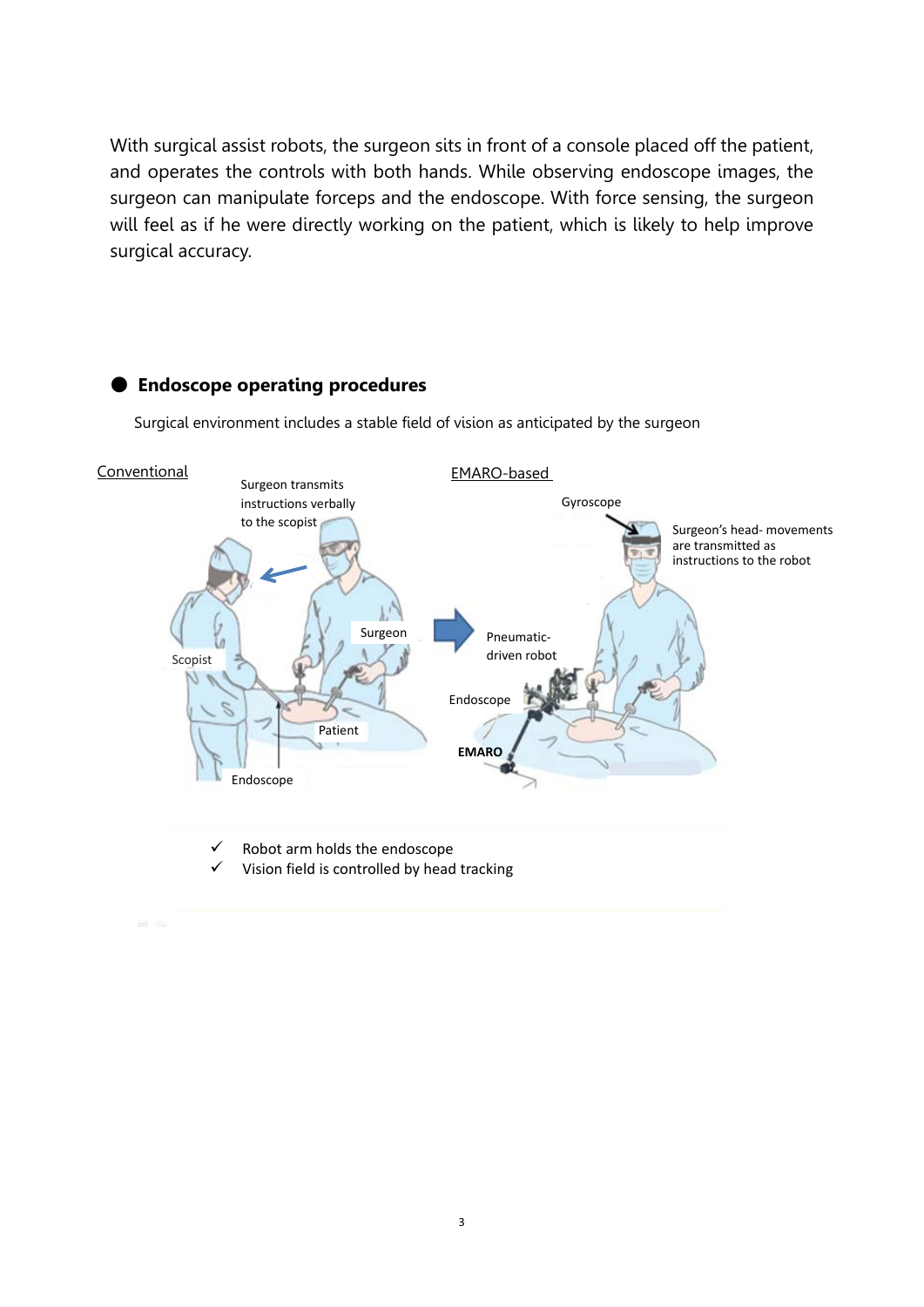### ● **Specifications of EMARO**

| Item                    | Description                         | <b>Note</b>                     |
|-------------------------|-------------------------------------|---------------------------------|
| Product name            | Endoscope holder EMARO              |                                 |
| Model                   | EMR-RS01                            |                                 |
| Product summary         | Specific medical equipment for      | Notification acceptance         |
|                         | maintenance purposes                | number: 13B3X10174000001        |
|                         |                                     | Category 5: optics equipment    |
| Market                  | Japan                               |                                 |
| Driving technology      | Pneumatic-driven                    |                                 |
| Degree of movement      | 4 degrees (vertical, lateral,       |                                 |
|                         | longitudinal, rotational)           |                                 |
| <b>Dimensions</b>       | 732mm (W) x 1,743mm (D) x           | At full length                  |
|                         | 1,933mm (H)                         |                                 |
| Weight                  | 125kg                               | <b>Excluding accessories</b>    |
| Rated voltage/Frequency | AC100V; 50/60Hz                     |                                 |
| Operational interface   | · Head sensor (vertical, lateral)   |                                 |
|                         | · Foot switch (longitudinal,        |                                 |
|                         | rotational)                         |                                 |
|                         | Manual switch (vertical, lateral,   |                                 |
|                         | longitudinal, rotational)           |                                 |
|                         | · Console panel (vertical, lateral, |                                 |
|                         | longitudinal, rotational)           |                                 |
| Range of speed          | 5 speeds for each axis of motion    | Controlled on the console panel |
| Clinical areas for use  | Respiratory surgery, general        |                                 |
|                         | surgery, urology, gynecology        |                                 |
| Applicable endoscope    | Commercially available rigid        | Parts available for fixing the  |
|                         | models (ф10mm, ф5mm)                | stroboscopic camera head        |

## ● **Riverfield Inc. (URL: http://www.riverfieldinc.com)**

- Founded: May 20, 2014
- Address: 7-3-4, Nishi-Shinjuku, Shinjuku, Tokyo
- Capitalization: 210 million yen
- President: Daisuke Haraguchi
- No. of employees: 16
- Business line: Development and marketing of medical equipment, including surgical assist robots
- History:
	- $\triangleright$  Launched by Tokyo Tech researchers, including Visiting Professor Kenji Kawashima (TMDU professor) and Associate Professor Kotaro Tadano, as a venture firm to provide a wide range of surgery-support robots based on their original technologies for pneumatic high-precision manipulation.
	- $\triangleright$  The company dates to the project to develop minimally invasive surgical robots using precision gas control technology (lead researcher: Prof. Tadano). This was part of the Ministry of Education, Culture, Sports, Science and Technology's Program for Creating Start-ups from Advanced Research